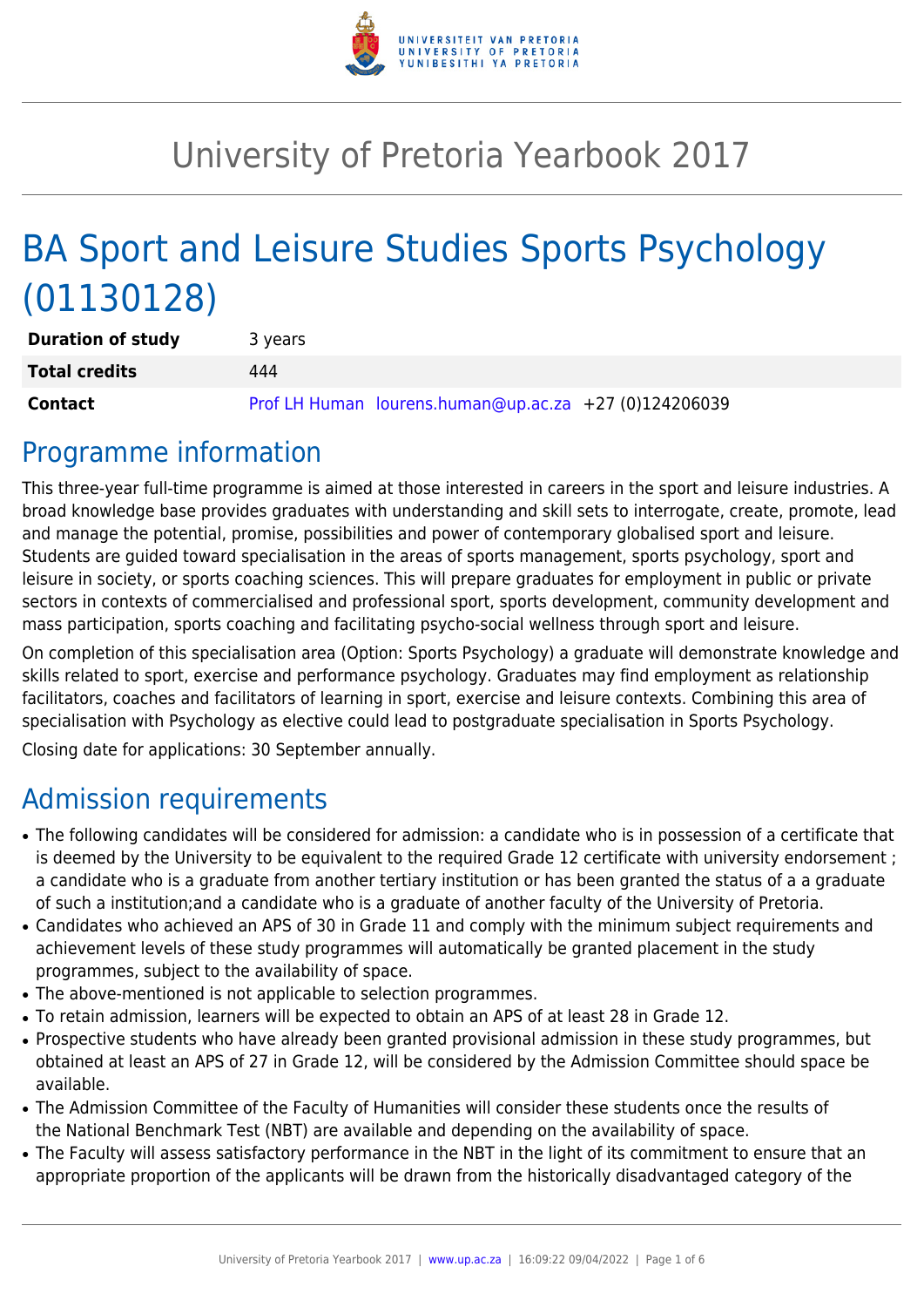

population.

- Applicants with an APS of 30 but who do not comply with the subject requirements must write the NBT.
- Life Orientation is excluded when calculating the APS.

| Minimum requirements                        |  |                              |  |  |  |  |
|---------------------------------------------|--|------------------------------|--|--|--|--|
| <b>Achievement Level</b>                    |  |                              |  |  |  |  |
| <b>Afrikaans or English</b><br><b>IAPSI</b> |  |                              |  |  |  |  |
|                                             |  | NSC/IEBHIGCSEAS-LevelA-Level |  |  |  |  |
| 5                                           |  |                              |  |  |  |  |

# Other programme-specific information

Students who are deemed to be at risk of their level of academic literacy are compelled to take ALL 110 and ALL 125.

Students who are deemed NOT to be at risk of their level of academic literacy are compelled to take language modules to the value of 12 credits from the list of language modules (see Academic literacy).

#### **Notes**:

- Students will be required to obtain an accredited Level 0/1 Coaching Certificate in one sport of choice in YCS 120 at their own cost as part of the degree requirements. A sports coaching certificate can be obtained from any recognised National Sport Federation (NSF) in South Africa. Practical demonstration and application of sports coaching skills could be done on and off campus.
- Students will be required to obtain a Community Recreation Leader Certificate in YSL 110 at their own cost as part of the degree requirements. The department will make arrangements in this regard.

#### **Academic literacy**

The academic literacy of all students who enrol at the University of Pretoria for the first time and all new students enrolling with the Faculty of Humanities for the first time will be assessed at the start of the academic year by means of their NSC marks.

- 1. Students following a degree programme in English: The NSC Grade 12 English mark will be used to determine whether students in the Faculty of Humanities should register for the academic literacy modules (ALL 110 and ALL 125 in English):
- Home Language: Students with a 4 or lower register for ALL 110 and ALL 125.
- First Additional Language: Students with a 5 or lower register for ALL 110 and ALL 125.
- 2. Students following a degree programme in Afrikaans: The NSC Grade 12 Afrikaans mark will be used to determine whether students in the Faculty of Humanities should register for the academic literacy modules (VAG 110 and VAG 125 in Afrikaans):
- Home Language: Students with a 4 or lower register for VAG 110 and VAG 125.

All students in the Faculty of Humanities who are identified as being at risk in terms of their level of academic literacy, are compelled to obtain at least 12 credits in the academic literacy modules ALL 110 or VAG 110 and ALL 125 or VAG 125.

All students in the Faculty of Humanities who are not at risk in terms of their level of academic literacy, are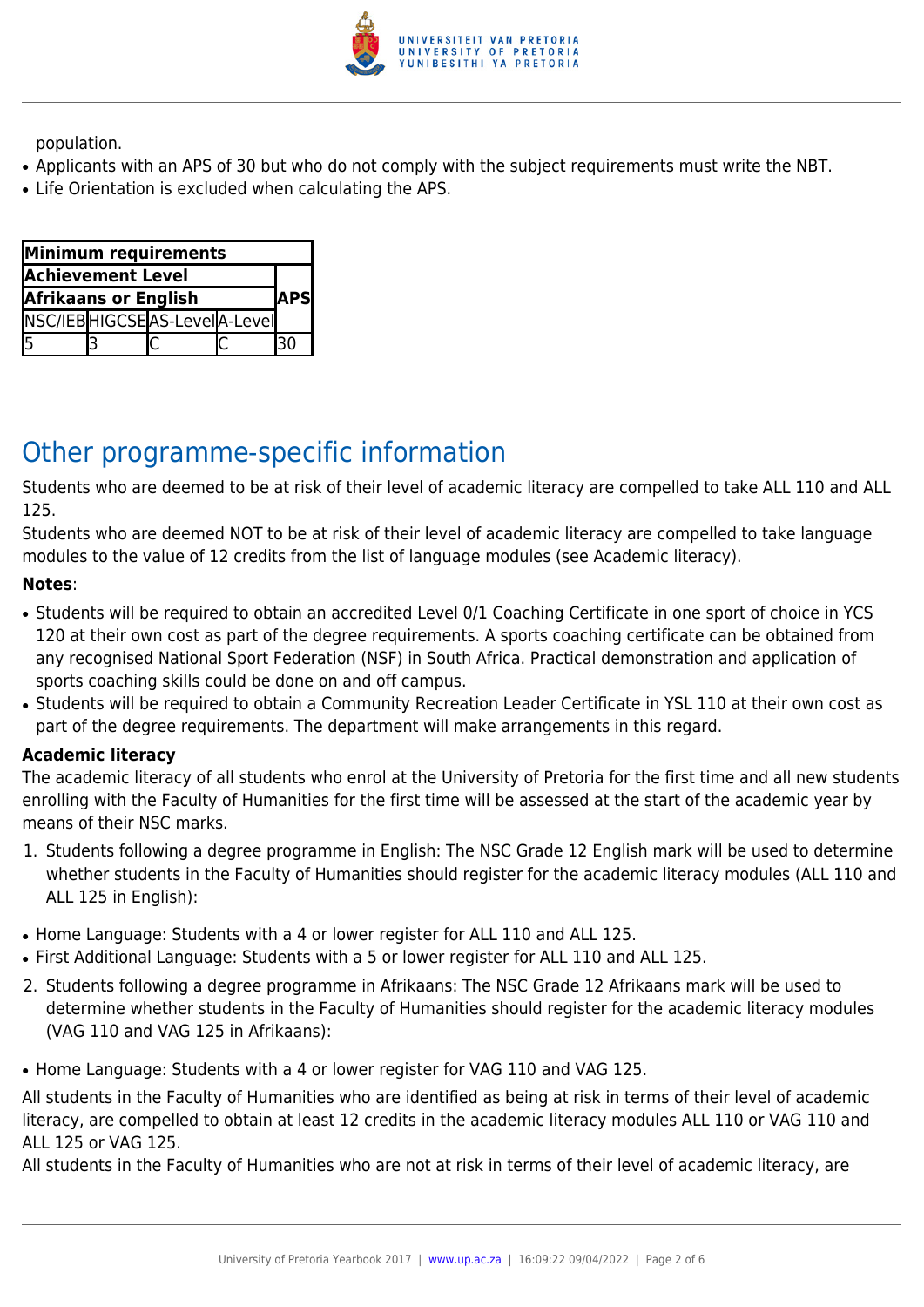

compelled to obtain at least 12 credits in language modules:

#### **Department of English**

ENG 110 Introduction to literature in English (I) ENG 120 Introduction to literature in English (II) ENG 118 English for specific purposes

#### **Departement Afrikaans**

AFR 110 Afrikaanse taalkunde en letterkunde AFR 120 Afrikaanse taalkunde en letterkunde AFR 114 Afrikaans vir sprekers van ander tale (I)

#### **Department of African Languages**

NDE 110 Introduction to isiNdebele grammar – Capita selecta \* Students who want to take isiNdebele in the second semester, should also register for AFT 121 (African languages literature: Capita selecta) ZUL 110 IsiZulu for beginners ZUL 111 Introduction to isiZulu grammar – Capita selecta \* Students want to take isiZulu in the second semester, should also register for AFT 121 (African languages literature: Capita selecta) SEP 110 Sepedi for beginners SEP 111 Introduction to Sepedi Grammar – Capita selecta \* Students who want to take Sepedi in the second semester, should also register for AFT 121 (African languages literature: Capita selecta) STW 110 Setswana for beginners STW 111 Introduction to Setswana Grammar – Capita selecta \*Students who want to take Setswana in the second semester, should also register for AFT 121 (African languages literature: Capita selecta) **Department of Modern European Languages** DTS 104 German for beginners DTS 113 German: Cultural-professional (1) \*Prerequisite: Grade 12 German FRN 104 French for beginners

FRN 113 French: Cultural-professional (1) \*Prerequisite: Grade 12 French

SPN 101 Spanish for beginners

SPN 102 Spanish for beginners

PTG 101 Portuguese for beginners

#### **Department of Ancient Languages and Cultures**

HEB 110 Hebrew LAT 110 Latin GRK 110 Greek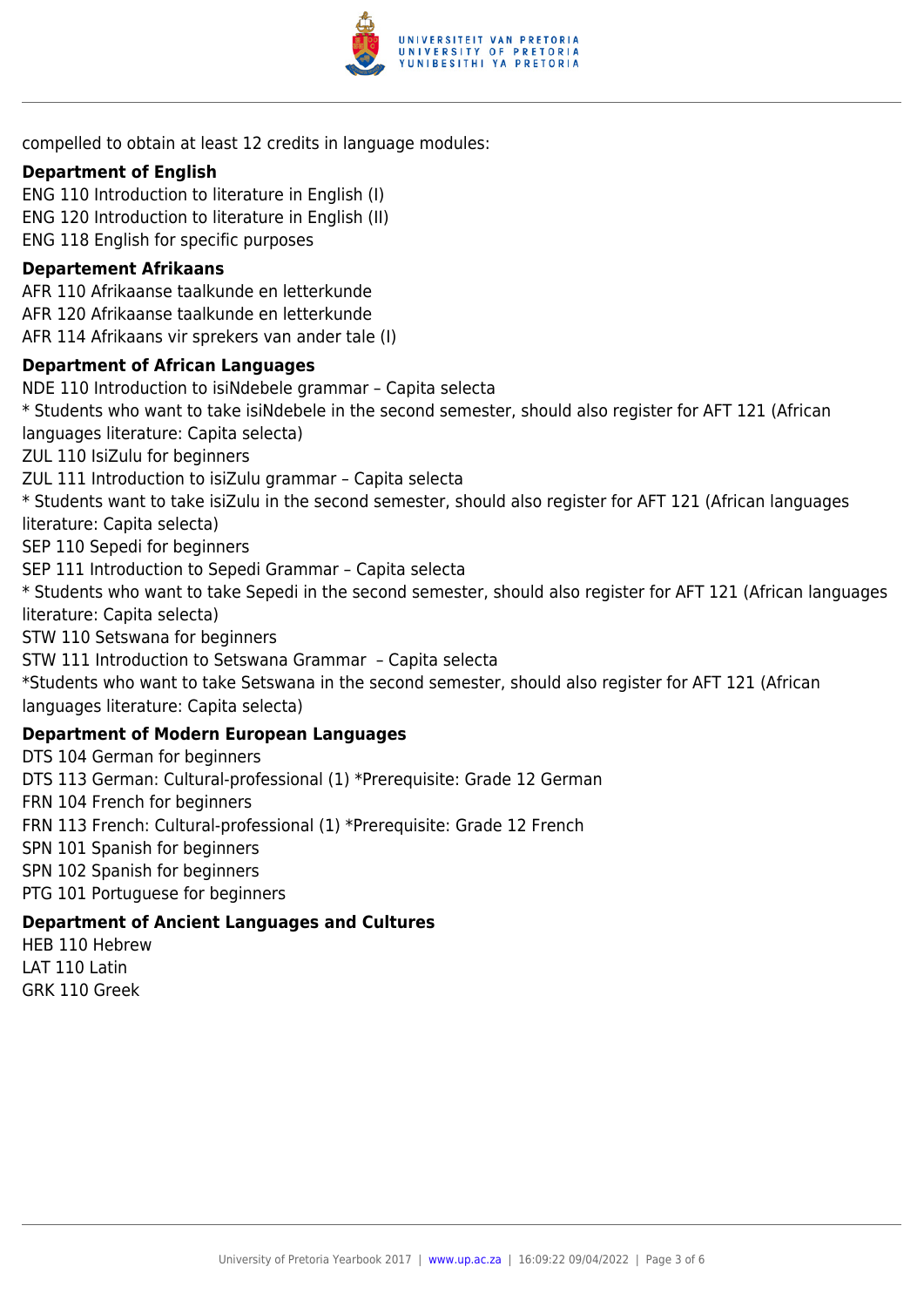

# Curriculum: Year 1

**Minimum credits: 138**

### **Fundamental modules**

[Academic information management 101](https://www.up.ac.za/faculty-of-education/yearbooks/2017/modules/view/AIM 101) (AIM 101) - Credits: 6.00 [Academic information management 111](https://www.up.ac.za/faculty-of-education/yearbooks/2017/modules/view/AIM 111) (AIM 111) - Credits: 4.00 [Academic information management 121](https://www.up.ac.za/faculty-of-education/yearbooks/2017/modules/view/AIM 121) (AIM 121) - Credits: 4.00 [Academic literacy 110](https://www.up.ac.za/faculty-of-education/yearbooks/2017/modules/view/ALL 110) (ALL 110) - Credits: 6.00 [Academic literacy for Humanities 125](https://www.up.ac.za/faculty-of-education/yearbooks/2017/modules/view/ALL 125) (ALL 125) - Credits: 6.00 [Academic orientation 101](https://www.up.ac.za/faculty-of-education/yearbooks/2017/modules/view/UPO 101) (UPO 101) - Credits: 0.00

### **Core modules**

[Psychology 110](https://www.up.ac.za/faculty-of-education/yearbooks/2017/modules/view/SLK 110) (SLK 110) - Credits: 12.00 [Psychology 120](https://www.up.ac.za/faculty-of-education/yearbooks/2017/modules/view/SLK 120) (SLK 120) - Credits: 12.00 [Foundations of recreation and sports management 110](https://www.up.ac.za/faculty-of-education/yearbooks/2017/modules/view/SRM 110) (SRM 110) - Credits: 12.00 [Leadership in sport and recreation 120](https://www.up.ac.za/faculty-of-education/yearbooks/2017/modules/view/SRM 120) (SRM 120) - Credits: 12.00 [Foundations of sports coaching sciences 110](https://www.up.ac.za/faculty-of-education/yearbooks/2017/modules/view/YCS 110) (YCS 110) - Credits: 12.00 [Teaching and learning in sport 120](https://www.up.ac.za/faculty-of-education/yearbooks/2017/modules/view/YCS 120) (YCS 120) - Credits: 12.00 [Foundations of leisure and recreation 110](https://www.up.ac.za/faculty-of-education/yearbooks/2017/modules/view/YSL 110) (YSL 110) - Credits: 12.00 [Sport in society 120](https://www.up.ac.za/faculty-of-education/yearbooks/2017/modules/view/YSL 120) (YSL 120) - Credits: 12.00 [Foundations of sport, exercise and performance psychology 110](https://www.up.ac.za/faculty-of-education/yearbooks/2017/modules/view/YSP 110) (YSP 110) - Credits: 12.00 [Psychology of sport coaching 120](https://www.up.ac.za/faculty-of-education/yearbooks/2017/modules/view/YSP 120) (YSP 120) - Credits: 12.00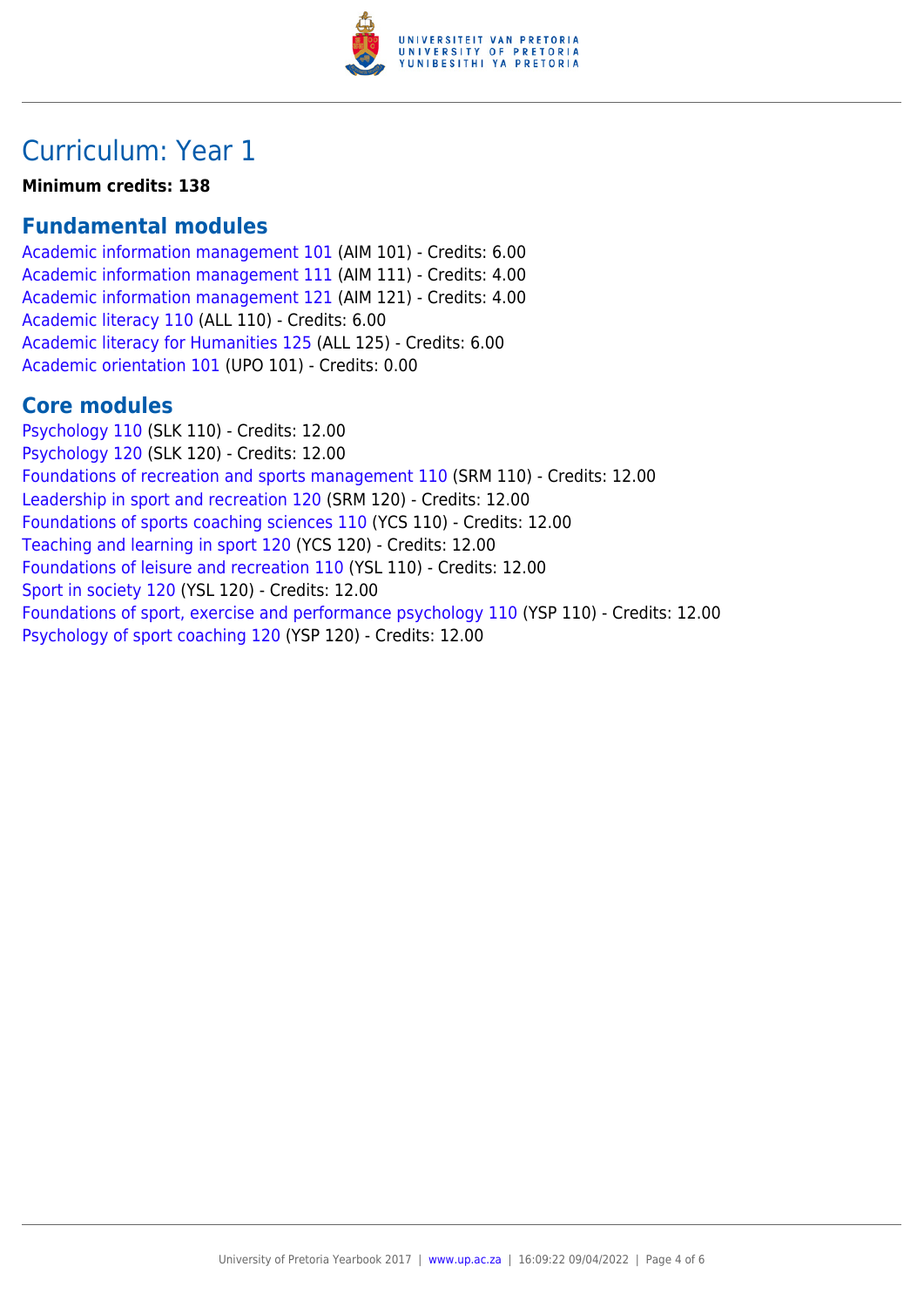

# Curriculum: Year 2

**Minimum credits: 156**

### **Fundamental modules**

[Social research: Introductory methodology 210](https://www.up.ac.za/faculty-of-education/yearbooks/2017/modules/view/RES 210) (RES 210) - Credits: 20.00

### **Core modules**

[Psychology 210](https://www.up.ac.za/faculty-of-education/yearbooks/2017/modules/view/SLK 210) (SLK 210) - Credits: 20.00 [Psychology 220](https://www.up.ac.za/faculty-of-education/yearbooks/2017/modules/view/SLK 220) (SLK 220) - Credits: 20.00 [Fundamentals of human movement 210](https://www.up.ac.za/faculty-of-education/yearbooks/2017/modules/view/YCS 210) (YCS 210) - Credits: 16.00 [Motor behaviour 220](https://www.up.ac.za/faculty-of-education/yearbooks/2017/modules/view/YCS 220) (YCS 220) - Credits: 16.00 [Sport tourism 210](https://www.up.ac.za/faculty-of-education/yearbooks/2017/modules/view/YSL 210) (YSL 210) - Credits: 16.00 [Sport development 220](https://www.up.ac.za/faculty-of-education/yearbooks/2017/modules/view/YSL 220) (YSL 220) - Credits: 16.00 [Applied sport psychology 210](https://www.up.ac.za/faculty-of-education/yearbooks/2017/modules/view/YSP 210) (YSP 210) - Credits: 16.00 [Psychology of well-being in sport 220](https://www.up.ac.za/faculty-of-education/yearbooks/2017/modules/view/YSP 220) (YSP 220) - Credits: 16.00